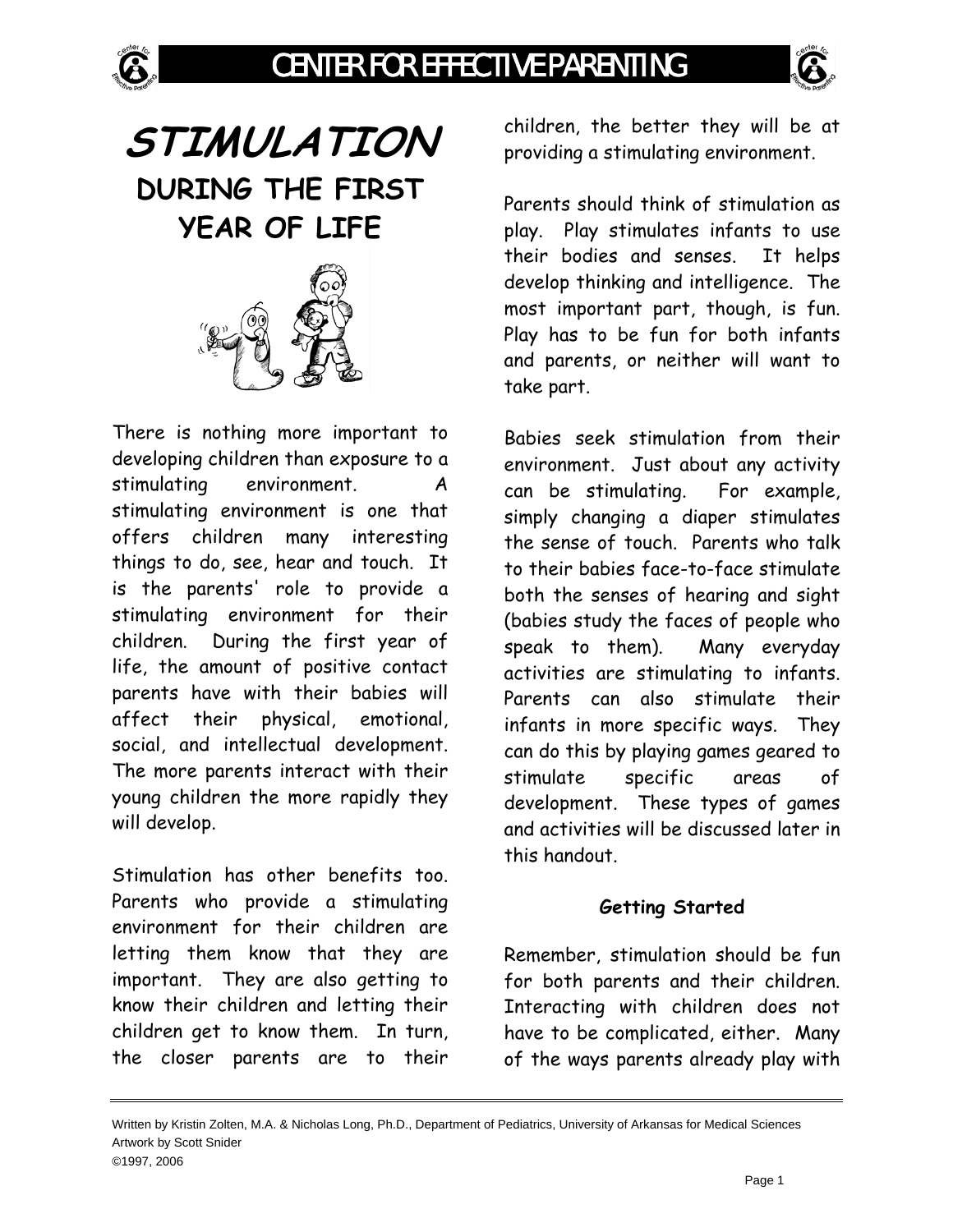their children are forms of stimulation. Play time should be a part of every baby's daily schedule. Parents should consider it part of their babies' education. The following are some suggestions for incorporating stimulation into the daily routine:

**\*Provide love**. Loving a baby comes naturally to almost all parents. Nothing will help babies grow and thrive more than simple love and acceptance from their parents. In fact, a close relationship with parents and/or caregivers is necessary for normal development.

**\*Interact with your baby**. Parents should take every opportunity to talk and sing to their babies. There are many opportunities in any given day for parents to interact with their infants. Parents can talk or sing to their babies while changing a diaper, giving a bath, shopping for groceries, or driving in the car. Again, the goal is for parents to be involved with and communicate with their babies.

**\*Get to know your baby**. Parents should discover what their babies like and dislike. They should try to find out what kinds of stimulation their babies respond to and what types they seem to dislike. Generally, babies will pay attention to stimuli

they like. They tend to withdraw from stimulation that doesn't interest them or is too much for them. Parents should use this knowledge to guide their interactions with their babies. Remember, all babies are unique individuals. Parents will learn more about their babies **from** their babies than from any textbook or other source of information. Parents should pay attention to their babies' moods, too. When they're in a quiet mood, quiet play is probably what they will respond to. When they're in a lively, active mood, they may enjoy more rambunctious play. Again, parents should pay attention. Their babies will let them know what they need and want in the form of interaction.

**\*Enjoy your baby**. Babies learn at their own pace. Parent shouldn't worry about their babies' performance. Any pressure from parents will hinder, not help, their babies' development. So, relax and enjoy.

**\*Give your baby space**. It is important that parents pay attention to their infants. It is also important that parents know when to leave their babies alone. If parents constantly hover over their babies, the babies will never learn how to entertain themselves. If parents solve every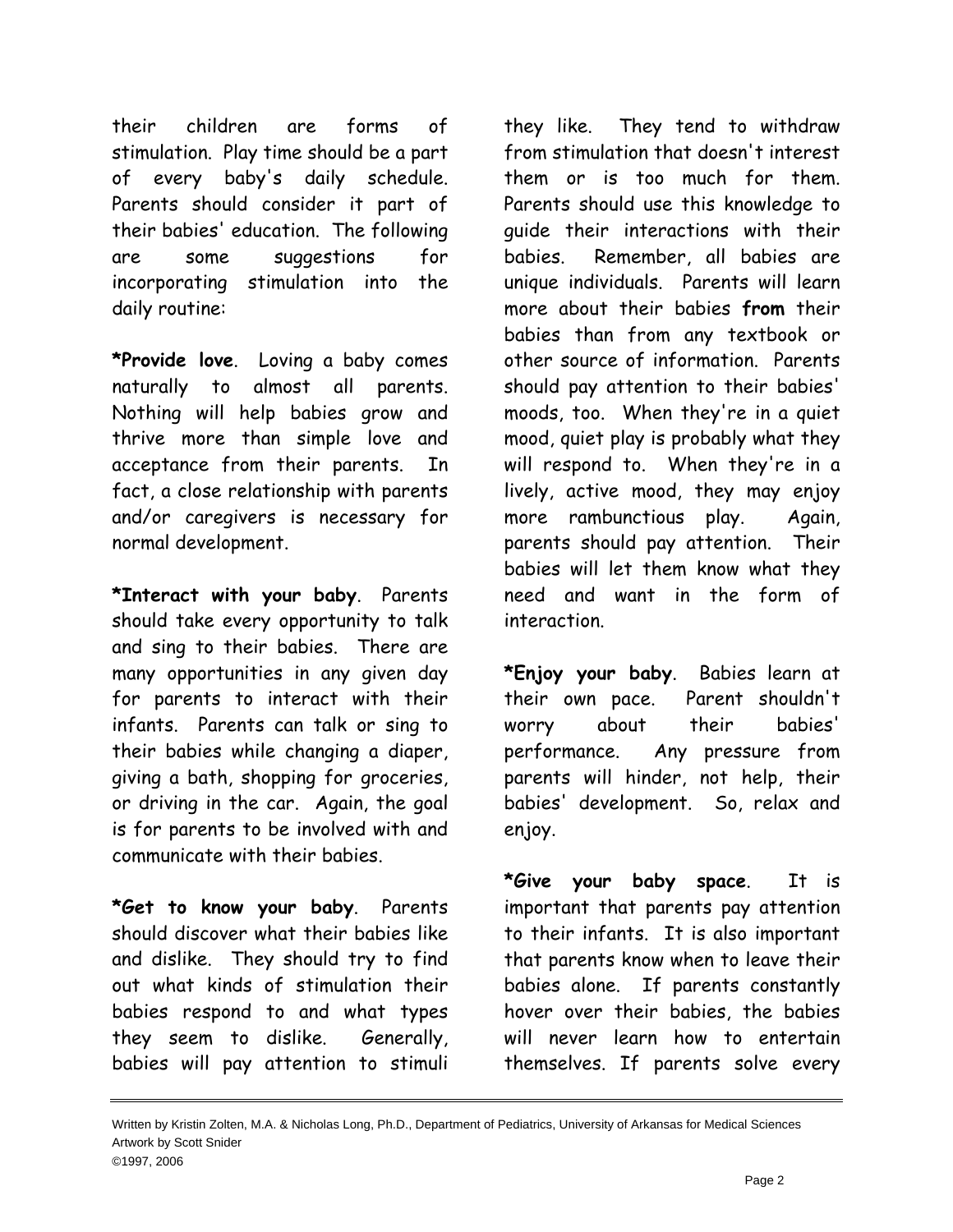problem for their children, they won't learn how to solve problems on their own.

**\*Let your baby lead**. Parents should let their babies direct the play. Parents who let their children take the lead are letting their babies know that their interests are important. This way parents will know that the games they are playing are interesting to their children. Parents should let their babies decide, too, when enough is enough. Signs of overstimulation include turning away, fussing, crying, or otherwise showing disinterest or displeasure. Parents should not ignore these messages from their babies. If they do, the result will be a play time that is a lot less fun for their babies.

**\*Time stimulation to your baby's level of development**. Stimulation must be appropriate for each baby's level of development. If parents go too far over their babies' heads, they will likely frustrate both their children and themselves. If the games parents play with their babies are "too easy," their babies will probably become bored with them quickly. To provide the right type of stimulation, parents must know their children's present level of development. For example, if parents notice that their children are beginning to learn how to roll over

from the back to the stomach, they can stimulate this developing skill by placing an object at their babies' side just out of reach. Their babies will then have to roll over to get the object. The key is for parents to know what new skills their babies are working on and then to direct play to stimulate these developing skills.

**\*Interact at the right time**. The best time for parents to stimulate and play with their babies is during active wakefulness for physical activities and during quiet wakefulness for other types of learning. Parents should remember that infants have very short attention spans. To babies, even ten minutes is a very long time! Parents should remember, too, that their babies' reactions are much slower than those of adults. Parents should give their babies a chance to respond. Be patient.

**\*Show approval**. Showing approval is the earliest way in which parents can help their children establish an inner drive toward achievement. Parents can show approval with hugs, kisses, cheers, applause - whatever is comfortable.

> **More Specific Ways to Stimulate Babies**

**Birth to Six Months**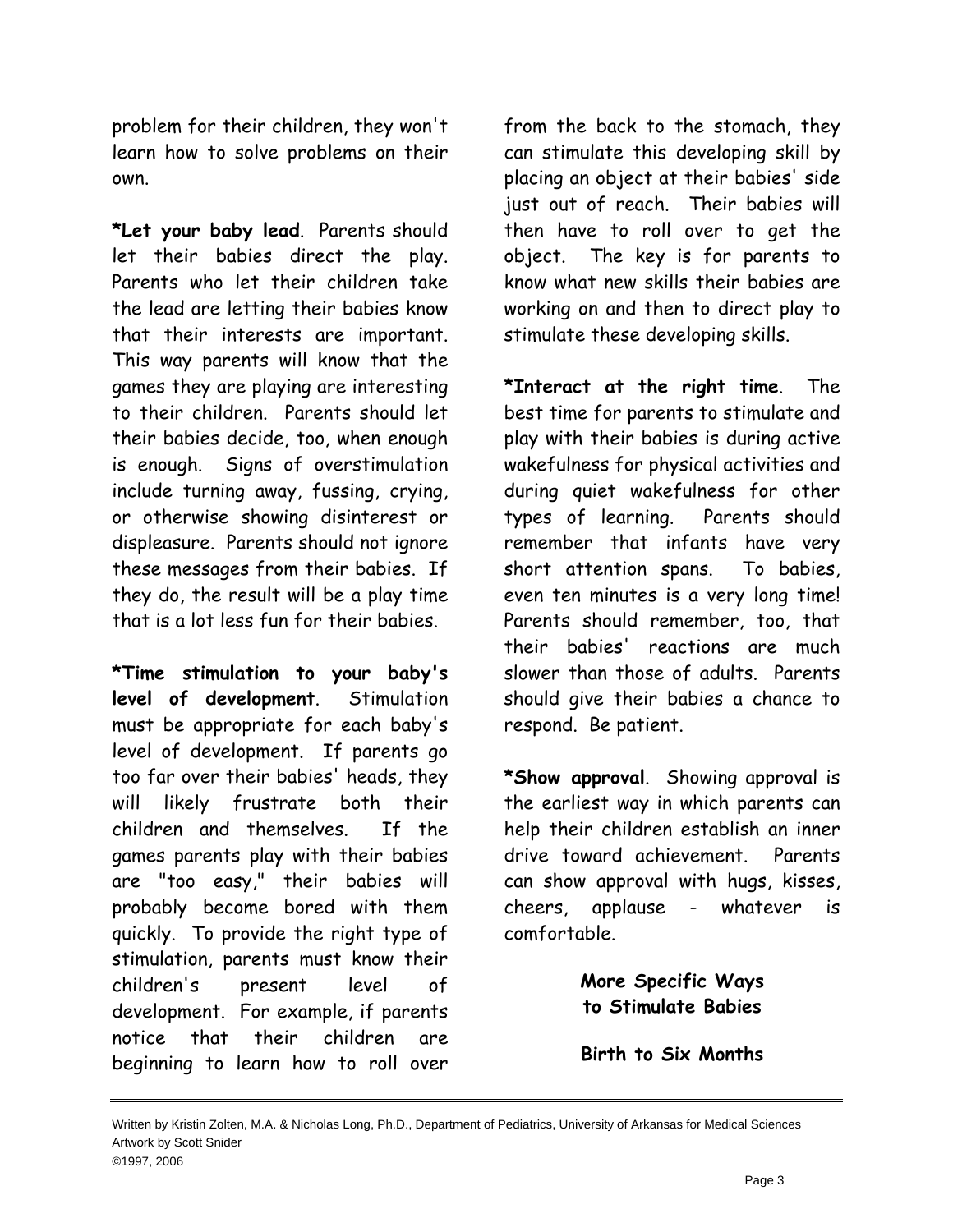# **Vision**

The sense of vision develops rapidly during the first six months of life. At birth vision is blurred, but by the end of the first month, infants will be able to see faces and distinct patterns. Intellectual development and learning begin with eye contact and visual tracking. Visual tracking is the ability of babies to follow moving objects with their eyes. Thus stimulation of the sense of sight is very important for infants. During the first month, most babies learn to focus on objects at a distance of 8-10 inches. At one month of age, babies are usually able to follow objects with their eyes. This new skill will get progressively better in the coming months. Between four and six months most babies gradually become able to focus on objects at any distance. They will also follow any moving object that catches their attention.

Here are some things parents can do to stimulate their babies' sense of sight:

Show and provide:

**\*Contrasts and colors** - When choosing toys for babies and decorating babies' rooms, parents should keep in mind that babies like sharp contrasts (such as black and white) and bright, bold colors (especially red).

**\*A mobile** - Hang mobiles no more than 12 inches over babies' faces. Parents should make sure that their babies can see the figures on the mobile from their perspective. Most babies prefer to gaze to one side or the other instead of straight up. So, parents should find out their babies' favorite gaze direction and hang the mobile to that side of the crib.

**\*Stationary objects** - Babies spend a lot of time looking at things around them. Parents should make sure their babies have a lot of interesting objects to look at. Parents can show their babies geometric patterns, hand-drawn faces, or anything they think might be interesting to their babies.

**\*Mirrors** - Most babies love to look at themselves and others in a mirror. Parents should make sure the mirror is a safe, metal baby mirror.

**\*Books** - Parents can show their babies pictures in books. Babies prefer simple, bold-colored drawings without a lot of extra detail.

**\*People** - Babies love to look at faces close-up. Parents should spend lots of time up close to their babies. They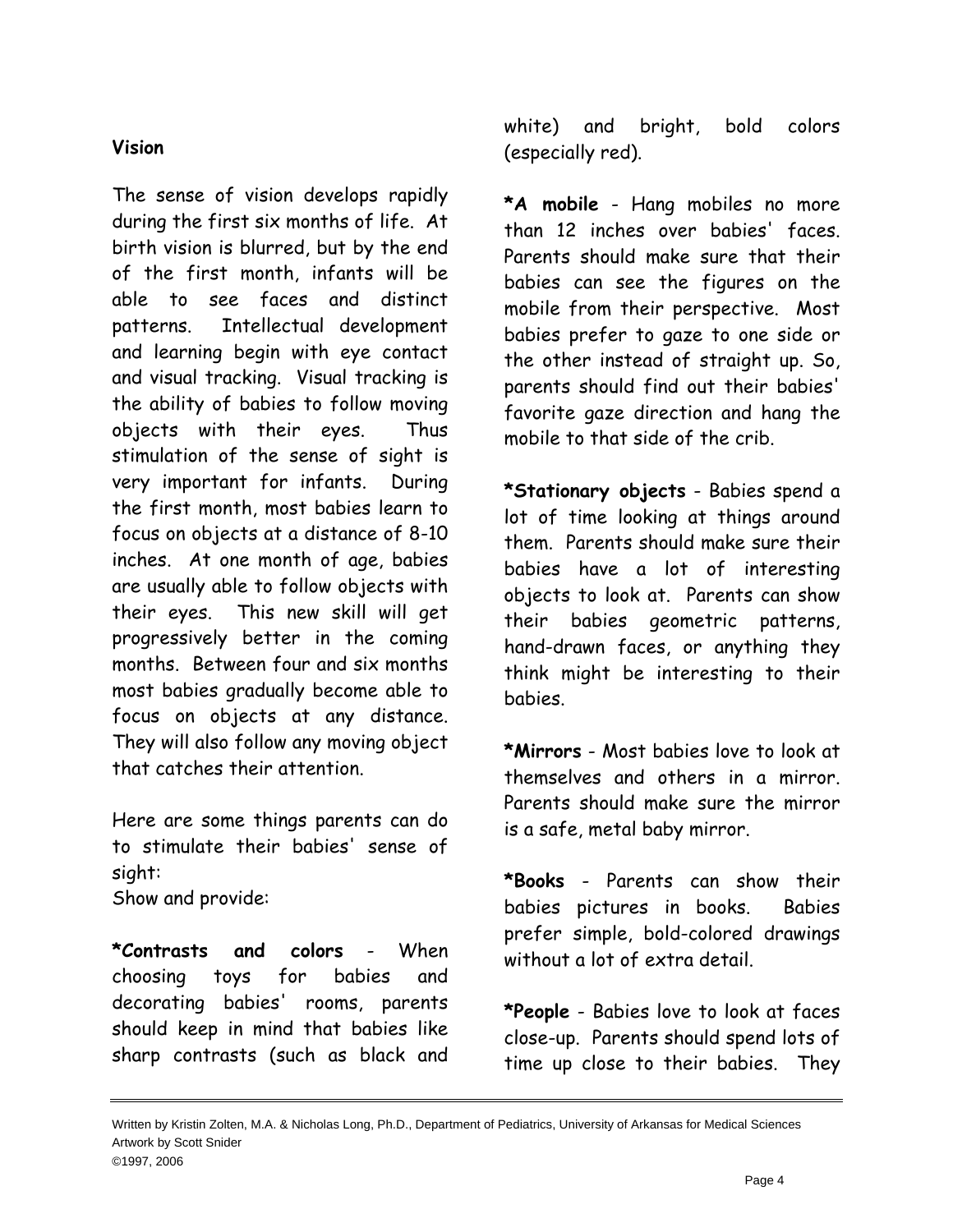should also encourage other family members to do the same.

**\*Toys** - Babies especially like to look at toys with faces, either human or animal, that have large, staring eyes. Once babies begin to track objects, they will especially enjoy toys that wind up and move.

The key to stimulating the sense of sight is providing babies with a variety of interesting things to look at. Parents should change their babies' position and location often so that they have a change of scenery and perspective. Changing positions will encourage babies to look around alertly. It's also important to move the objects babies look at often and to change them from time to time. Parents should show their babies only one object at a time to avoid overstimulation. Parents should take their babies out of the house often and show them the world outdoors. A simple walk around the block, to the store, or to a nearby park will provide babies with many new and interesting things to see.

## **Hearing**

The sense of hearing is fairly well-developed in the infant at birth. In fact, it is thought that infants are able to hear sounds **in the womb** up to

four months before birth. When stimulating babies' sense of hearing, parents should remember that most babies prefer the sound of the human voice more than any other sound. This is why it is important for parents to **talk** to their babies as much as possible. Remember, too, that it is through hearing that infants learn about language. By the time babies reach one month of age, they will be able to physically respond to sounds in some way, such as by startling, crying, or quieting.

Here are some forms of auditory stimulation:

**\*The human voice** - This is the most important sound in every baby's life. Parents should let their babies hear their voices often. They should talk and sing to their babies every chance they get. Some parents may feel awkward at first. They should just relax and give it a try. It will get easier. Parents can also try imitating the sounds their babies make. This will encourage babies to make the sounds again. Parents can use their voices, also, to imitate sounds their babies regularly hear, such as a cat, a dog, or a bird.

**\*A rattle** - Or any other toy that makes sound. Parents should make sure that the sound the toy makes is

Written by Kristin Zolten, M.A. & Nicholas Long, Ph.D., Department of Pediatrics, University of Arkansas for Medical Sciences Artwork by Scott Snider ©1997, 2006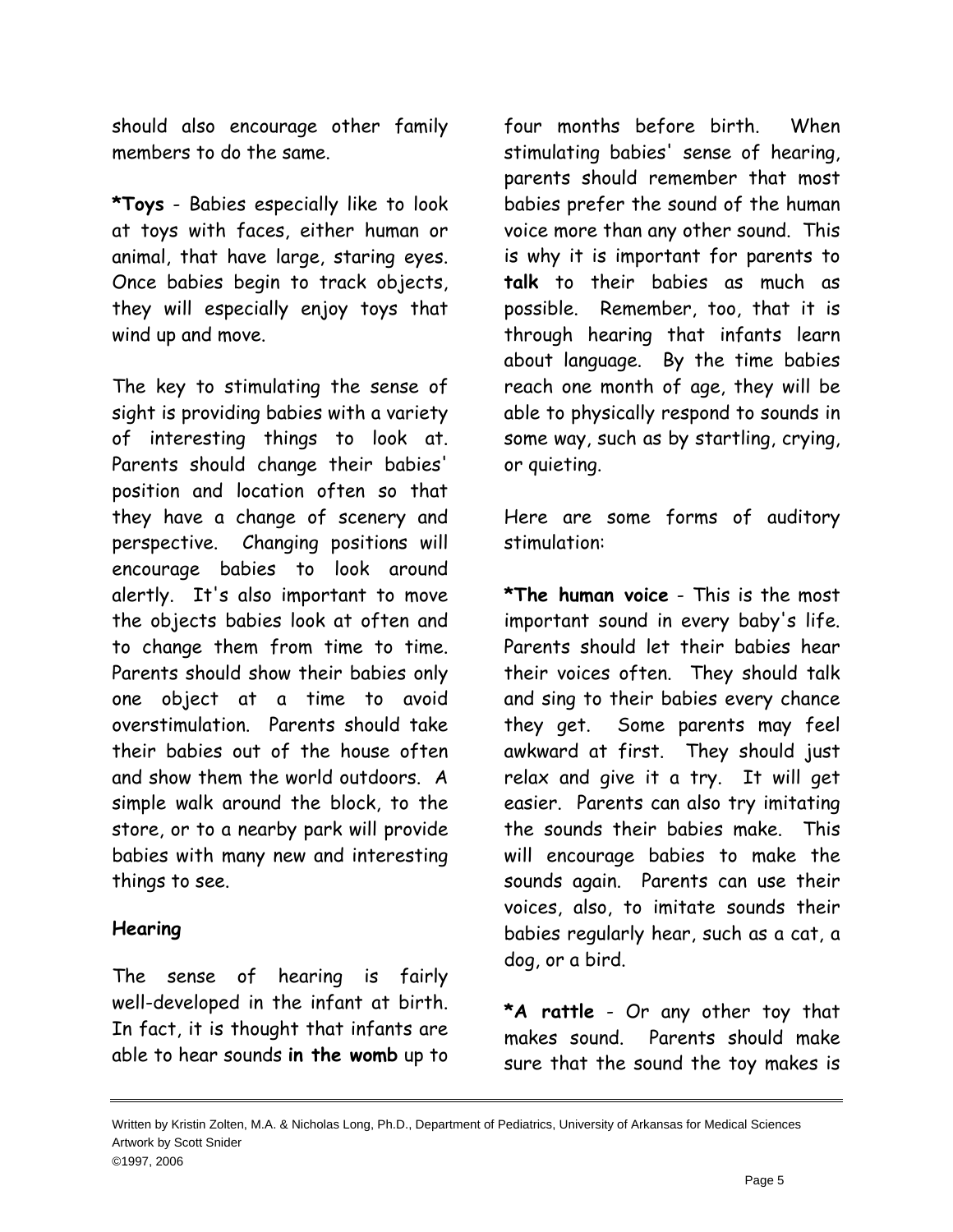not upsetting to their babies, or too loud. Parents can try shaking a rattle or ringing a small bell behind their babies. At first babies may startle at new sounds, but they will soon begin to turn their heads toward the sounds they hear.

**\*Music boxes and musical toys** - Infants will quickly learn to recognize specific tunes.

**\*Records and tapes** - Babies enjoy listening to children's tapes and other kinds of music. Parents should try many different types of music. Parents can observe their babies to determine their favorites.

## **Touch**

There is no better way for parents to show love for their babies than to provide close, loving, physical contact. Babies need close physical contact with their parents to thrive. It is especially important that parents hold and cuddle their babies as much as possible. When babies achieve adequate head control, parents can try carrying them in a carrier pack as they do household chores. Changing diapers and bathing babies are also examples of everyday activities that stimulate the sense of touch.

Here are some other ways to stimulate the sense of touch:

**\*Gentle caresses** - Parents can try razzing their babies' bellies with their lips or gently tickling their tummies and legs. Most babies love this. Parents can also try blowing on their babies' bellies, fingers, toes wherever they seem to enjoy.

**\*Massage** - Parents can try gently rubbing and stroking their babies. Parents can discover the kinds of strokes their babies seem to enjoy and the areas of the body they like to have massaged.

**\*Exposure to different textures** - Parents can try rubbing their babies' skin with different textures, such as terry cloth, silk, fake fur, and velvet. This will show babies how different things feel. Parents can also stimulate touch by placing their babies on a variety of surfaces such as on the carpet, on a linoleum floor, or on a fake fur coat.

**\*Toys** - Parents should provide their babies with toys that have interesting textures. For example, a soft, plush teddy bear and a course-haired one, soft terry cloth blocks and wooden ones.

## **Gross Motor Development**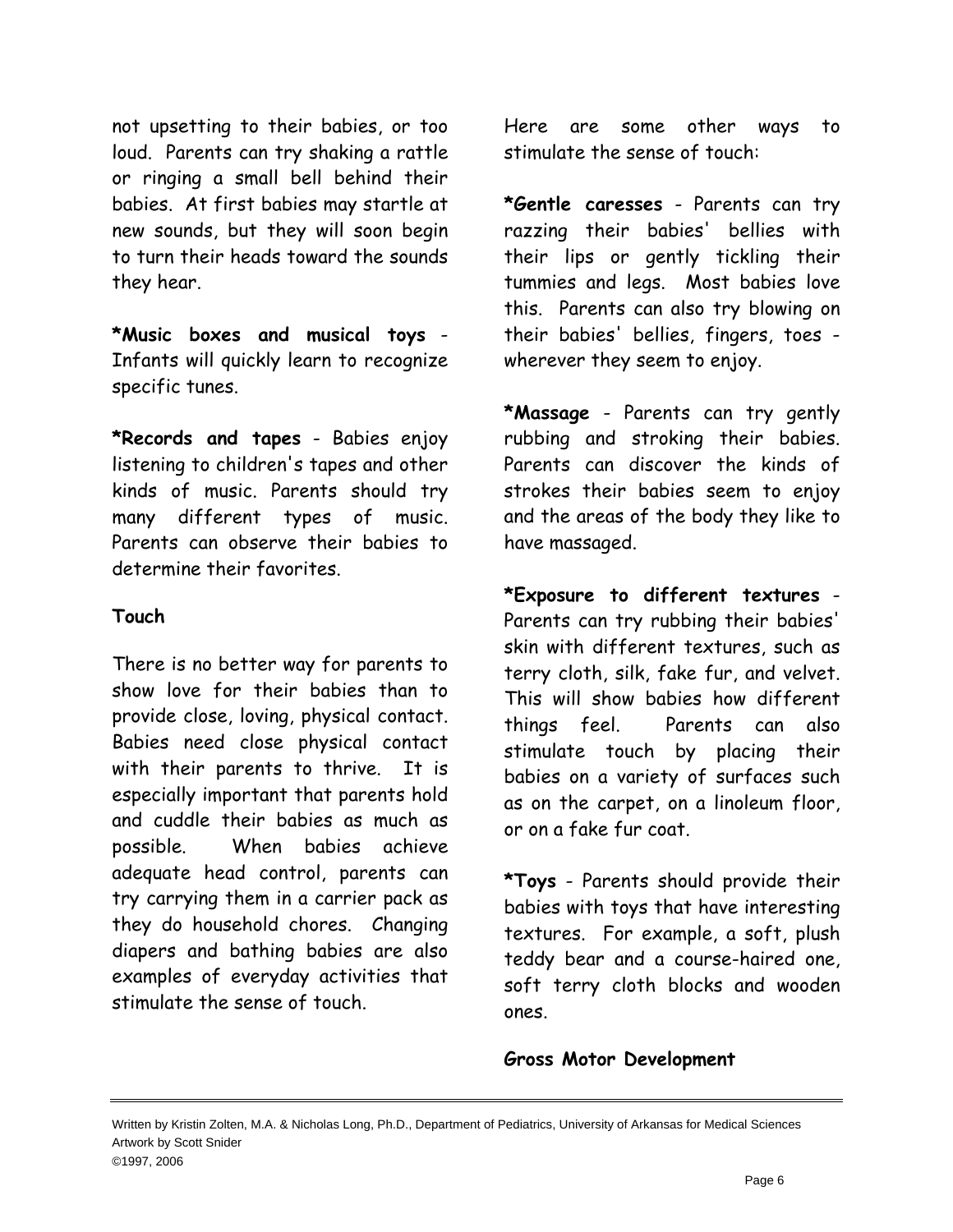Providing adequate health care and proper nutrition are two very important things parents can do for their babies to enhance gross motor (big muscle) development. Adequate health care includes well-child checkups as well as sick-child care.

The movements of newborn babies are mostly random and reflexive in nature. As their babies grow, parents will notice more and more deliberate movement from their babies. One of the best things parents can do for their babies to promote gross motor development is to give their babies the space to move. Parents should try not to keep their babies cooped up in infant seats or wrapped up in blankets. Babies need the freedom to learn how their bodies work. They will only be able to do this by moving around.

As mentioned earlier, it is important for parents to change their babies' position often during the day. Not only will this allow babies to see the world. It will also encourage them to explore new and different ways of moving. For example, placing children on their stomachs gives them the opportunity to learn to lift their heads. This position will also promote learning to roll over from the stomach to the back.

Here are specific things parents can do to encourage gross motor development in their babies:

**\*Practice sitting.** While their babies are lying on their backs, parents can slowly and gently pull them by the arms into a sitting position. This exercise will encourage head and neck control.

**\*Prop in a sitting position.** Parents can prop their babies in a sitting position. This will also encourage head control and neck muscle strength. Make sure, though, that the head and neck are supported. Most babies do not have full head control until about six months of age.

**\*Encourage rolling.** To encourage rolling over, parents can put an interesting object to the side of their babies while they are lying on their backs.

**\*Encourage creeping.** To encourage creeping, parents can let their babies push off against their hands while lying on their stomachs.

**\*Encourage eye/hand coordination.** Parents can hold an interesting object just out of reach in front of their babies, but off to one side. This will encourage eye/hand coordination as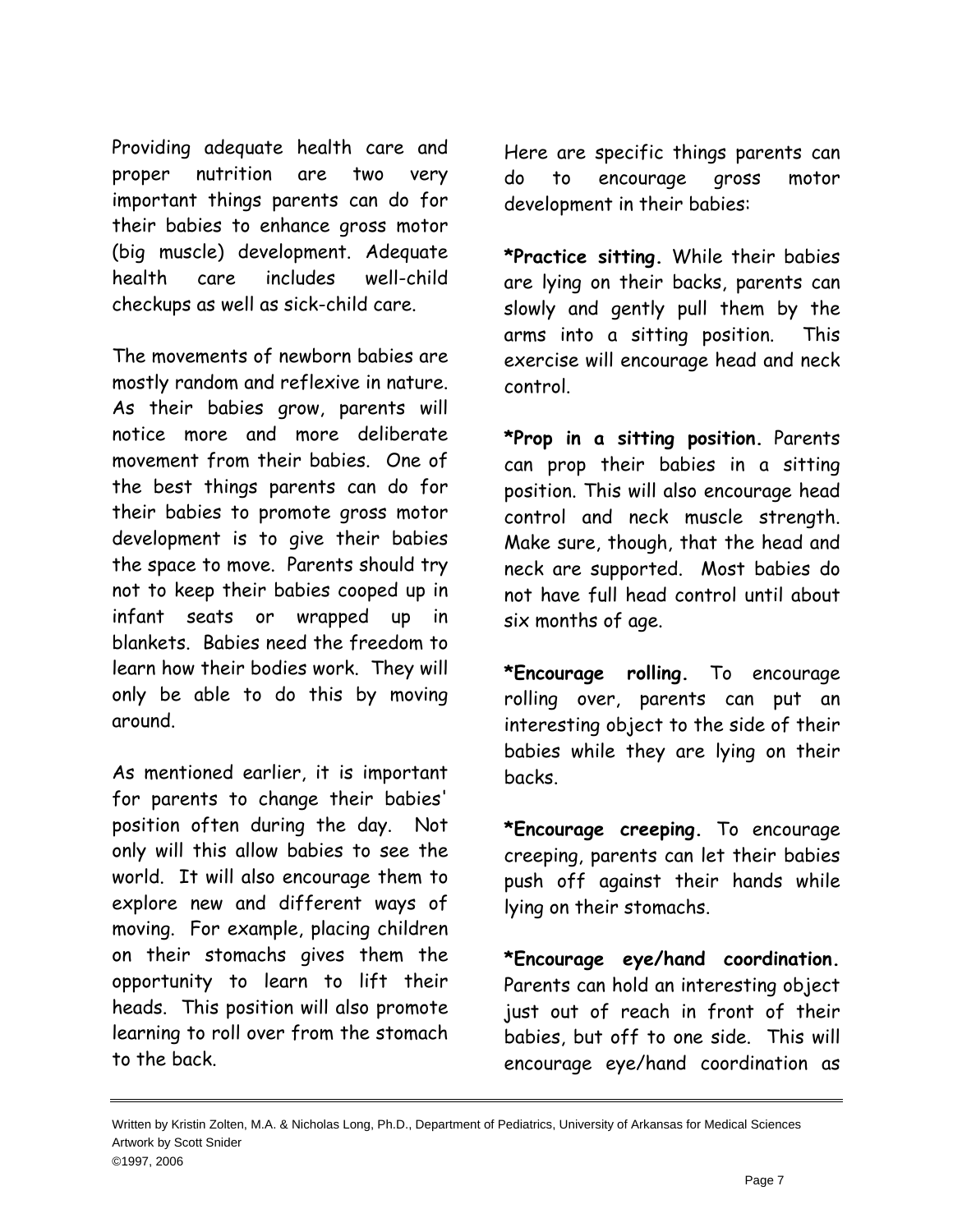babies reach for the object. Hanging objects within reach above the crib will also stimulate eye/hand coordination.

# **Fine Motor Development**

At birth, the hand movements of infants are controlled by what is called the grasp reflex. During the first month of life, infants will involuntarily grasp objects that are put into their hands when their fingers are pried open. After the first month, the grasp reflex begins to disappear. By two months of age, grasp will become voluntary.

The best way parents can stimulate the development of fine motor skills is to give their babies' hands plenty of freedom. Parents should try to keep their babies' hands uncovered as much as possible (provided they are kept warm). Parents should make sure, too, that they provide many interesting objects that are small enough for little hands to pick up and move around (but not small enough to swallow). Objects such as rattles, blocks, soft blocks, cradle gyms and activity boards aid in the development of fine motor skills.

Here are some activities to stimulate fine motor development:

**\*Practice grasping.** Parents can place a small object in their babies' grasp; then gently pull.

**\*Practice reaching.** Parents can hold small, interesting objects out for their babies to reach for. Parents should offer objects off to one side instead of right in front of their babies. Parents should make their babies work just a little to get ahold of the object. This activity will not only stimulate eye/hand coordination and grasp. It will also provide babies with a sense of achievement when they succeed in getting ahold of an object.

**\*Challenge them.** As babies mature they will get better and better at grasping objects. They will then be able to pick up smaller and smaller objects. They will slowly hold them for longer and longer periods of time. Parents can challenge their babies by offering them a wide variety of objects in all shapes and sizes to reach for and to grasp.

**\*Offer small foods.** As soon as babies are able to sit up and are eating solid foods, parents can offer them small oat cereal (Cheerios) to grasp and play with.

**Social Development**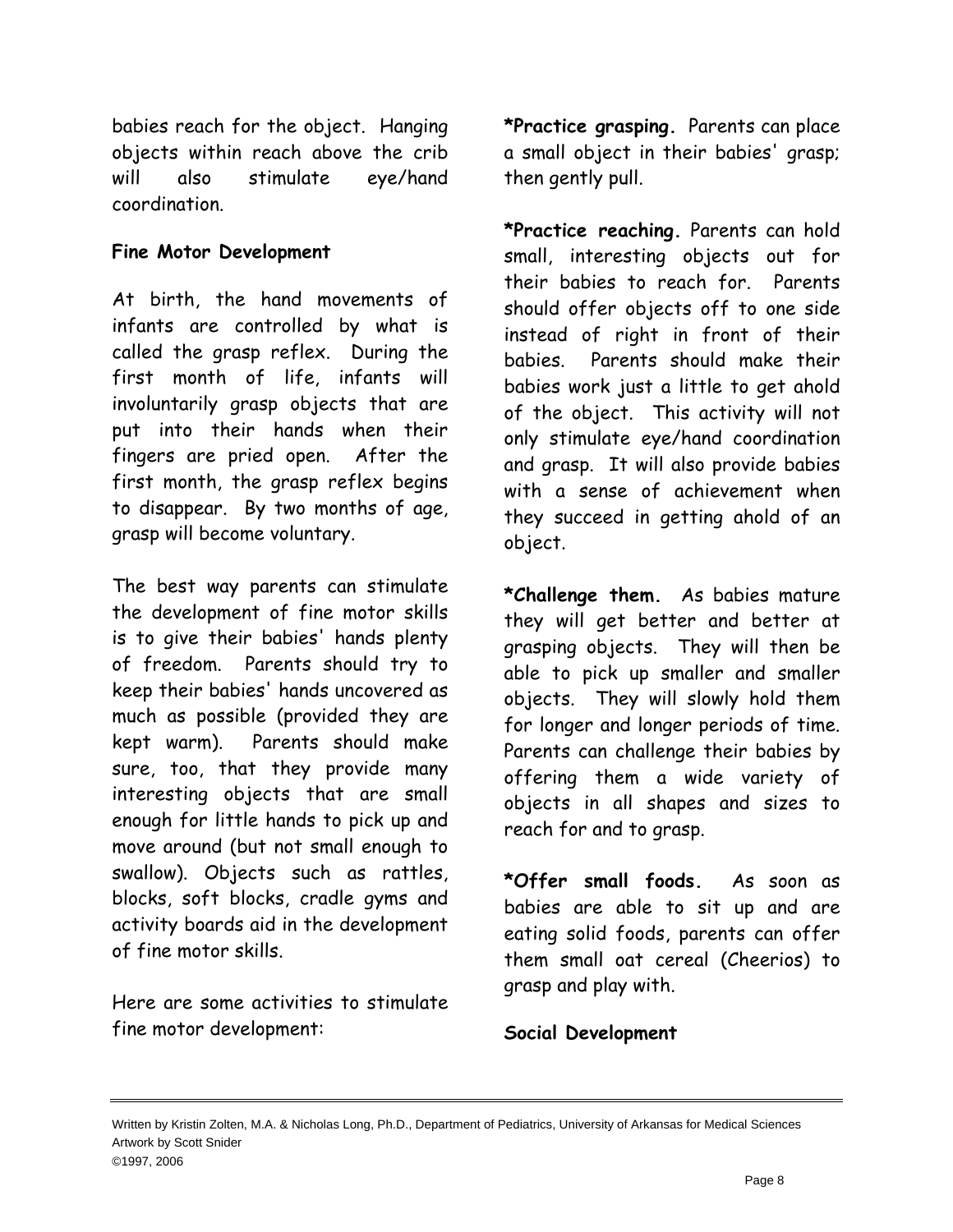Babies are social creatures. At first they learn how to be social mainly through watching parents and other family members. Later babies will learn, too, from people outside the family. While babies are young, parents can show them how people should behave toward one another by setting a good example.

Here are some activities to stimulate social development:

**\*Talk to them.** Parents should talk to their babies, even though they probably won't understand what parents are saying for quite some time. Parents should also pause in their conversations, too, to give their babies a chance to reply. This will show babies how to carry on a "conversation" with others, which is an important social skill.

**\*Repeat noises.** Parents should repeat the noises their babies make. This will show babies that parents are paying attention to what they're saying, and that what they're saying is meaningful.

**\*Provide social interaction.** Parents should provide opportunities for social interaction. While babies are awake, parents can put them in places where they can see/hear what is going on.

**\*Provide social toys.** Parents should provide social toys - such as stuffed animals, animal mobiles, and dolls. Babies will soon carry on "conversations" with them.

**\*Encourage social smiling.** Parents can encourage social smiling (which emerges at about four months of age) by, of course, smiling at their babies often.

## **Language Development**

The best way for parents to stimulate language development in their babies is to talk, talk, talk. Babies learn about language by listening to it. Parents should take every opportunity to talk to their babies. Parents should try not to talk non-stop. Instead, they should carry on conversations with their babies, pausing often so that they can respond. When babies begin making babbling sounds, parents can repeat the sounds their babies make back to them. Another thing parents can do to stimulate language development in their children is to point out and name things they see. Talking stimulates auditory, social, and language development. Research has shown that babies who are talked to frequently speak better and perhaps earlier than babies who are rarely spoken to.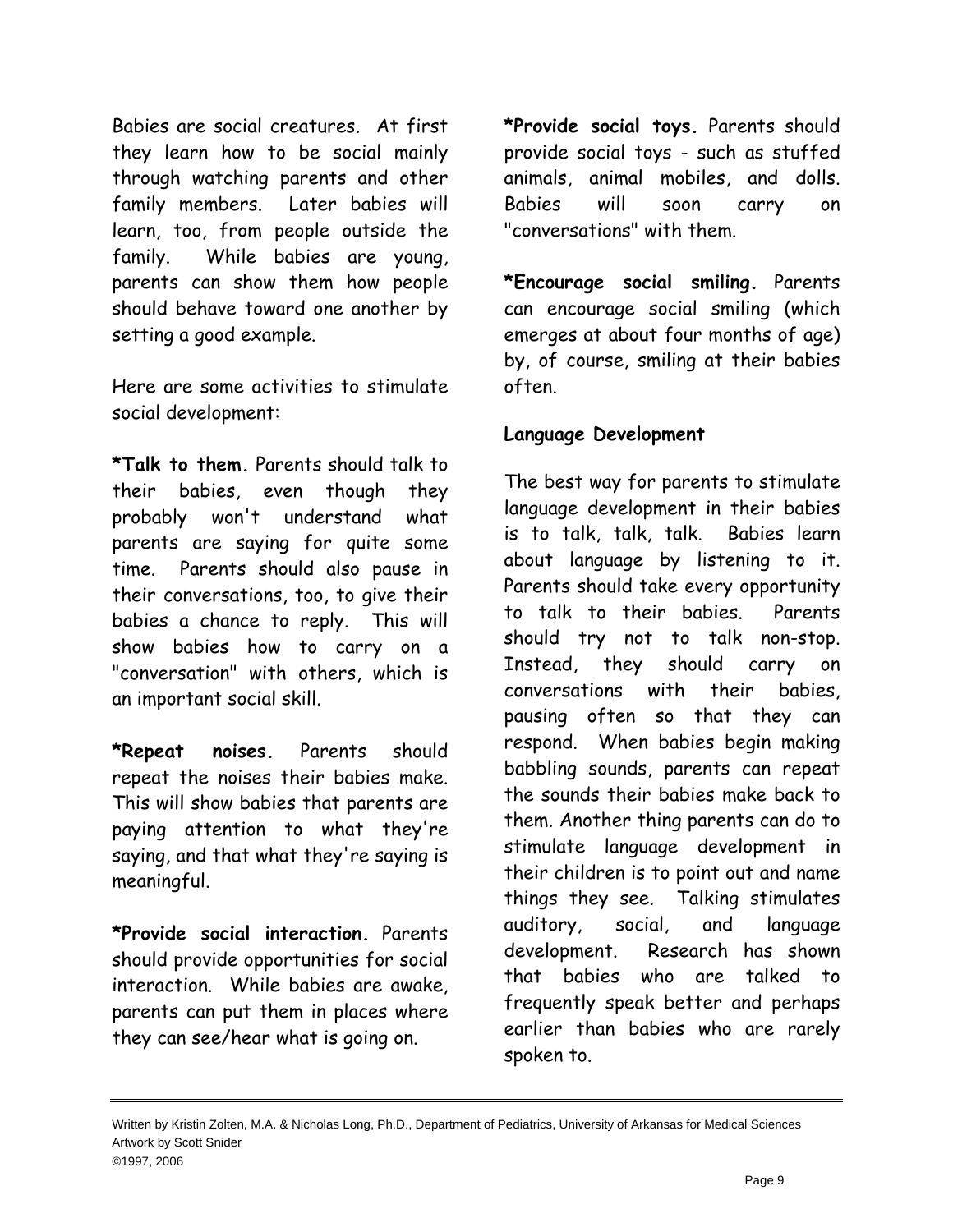# **Stimulating the Older Baby**

# **Six to Twelve Months**

Hopefully, as their babies grow, parents will continue to stimulate and interact with them. The most important thing for parents to do is to be **involved** with their babies. As parents practice, they will get to know what games and exercises their babies enjoy. Parents will then be able to adjust these games and exercises to fit their babies' needs.

It's important, too, that parents add new games and exercises to their routines. This will enhance the new skills babies will be perfecting in the months to come.

During the period from six to twelve months, babies will be learning many important new skills. Just to name a few, they will be learning to sit up, to stand, to crawl, and to understand words. Imagine all the new ways for parents to stimulate their children's development.

## **Gross Motor**

This will be a period of rapid change for most babies. Babies will be learning many new motor skills. Here are some things parents can do to help their babies' development in this area:

## **Head/Neck Control**

**\*Hold them upright.** Parents can hold their babies upright for a few minutes at a time, supporting their heads at first, until they have the neck strength to hold their heads steady.

**\*Use carrier packs.** Parents can carry their babies in carrier packs as soon as they have adequate head control.

**\*Upward stimulation.** Parents can place their babies on their stomachs, then hold or shake something interesting above them. Babies will naturally look up toward the sound. This can also be done by making an interesting noise above babies' heads.

# **Sitting**

Sitting is a skill that children will be working on during the period from about six to eight months. At first babies will only be able to sit alone, unsupported, for a few seconds at a time. Slowly these periods will grow longer. By nine months of age or so, most babies will probably be able to sit without support for long periods of time.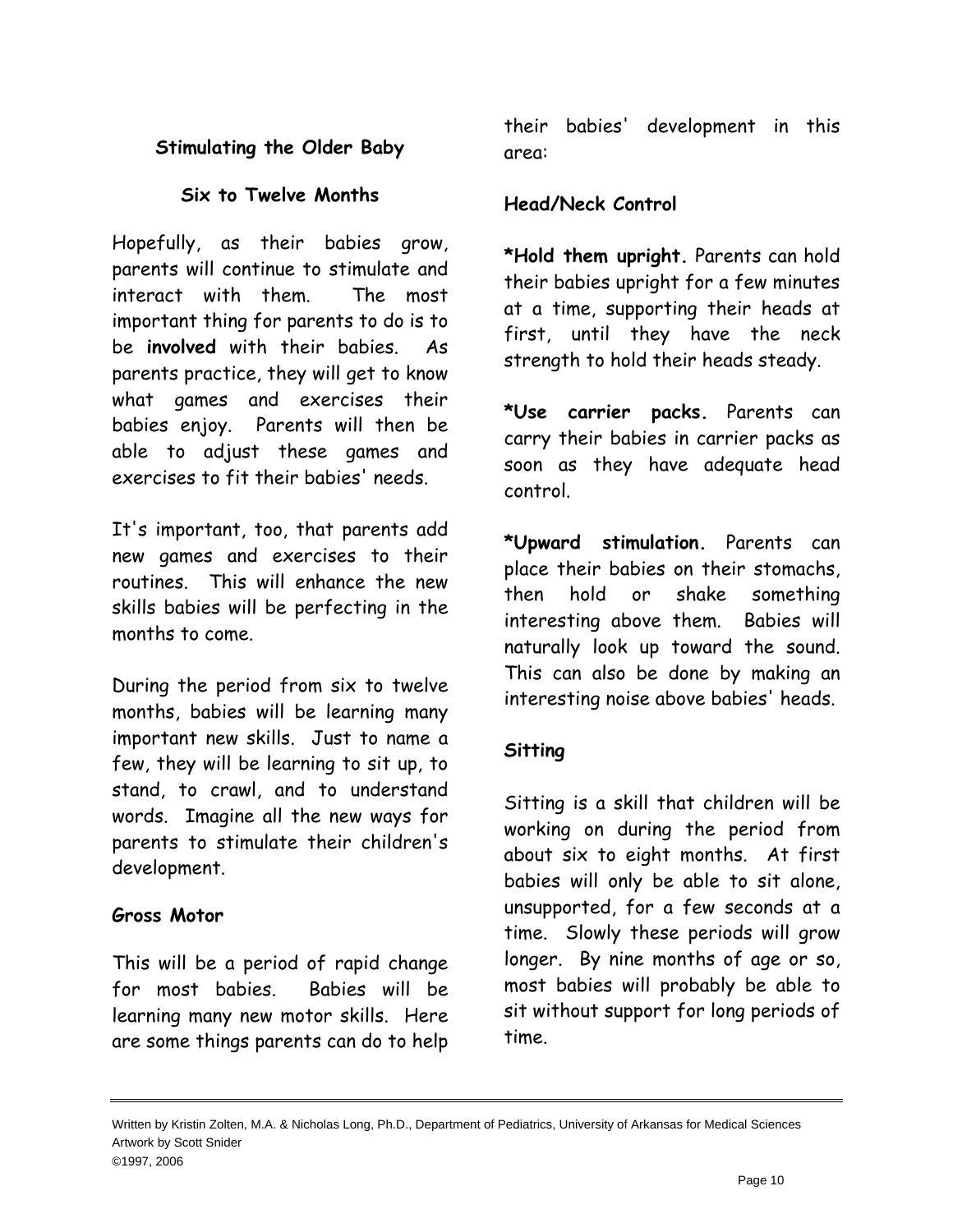Here are some ways to encourage sitting:

**\*Hold in sitting positions.** Parents can hold their babies in sitting positions, supporting their heads and necks if needed.

**\*Prop them up.** Parents can prop their babies in sitting positions in a soft, safe place.

**\*Sit them on the floor.** Parents can put their babies in sitting positions on the floor with their legs open and their hands in front on the floor between their legs. Hold in this position for a few seconds (if they need the support).

**\*Pull them into position.** Parents can gently pull their babies from lying to sitting positions (this exercise also encourages head/neck control).

## **Creeping/Crawling**

At about six months of age, most infants begin to show the first signs of crawling behavior. Usually sometime after six months, babies begin to creep by propelling themselves on the stomach with their legs, using the arms to steer. Here's how parents can help their children in developing creeping/crawling skills:

**\*Allow them to spend time on their stomachs.** Parents should provide time for their babies to spend on their stomachs. Parents should make sure their babies are in a safe place with plenty of room to move.

**\*Dangle an interesting object.** Parents can hold or place an interesting object in front of their babies, but just out of their reach.

**\*Call to them.** Parents can call to their babies and encourage them to creep short distances.

**\*Let them push off.** While babies are lying on their stomachs, parents can place their hands firmly behind their children's feet and let them push off.

#### **Standing/Walking**

Most babies begin to show signs of wanting to stand and walk at around nine to ten months of age. They will probably show this interest by pulling themselves up from a sitting position to a standing position using furniture.

Here are some things parents can do to help their babies learn to stand and walk:

**\*Hold them upright.** Parents can hold their babies in an upright position.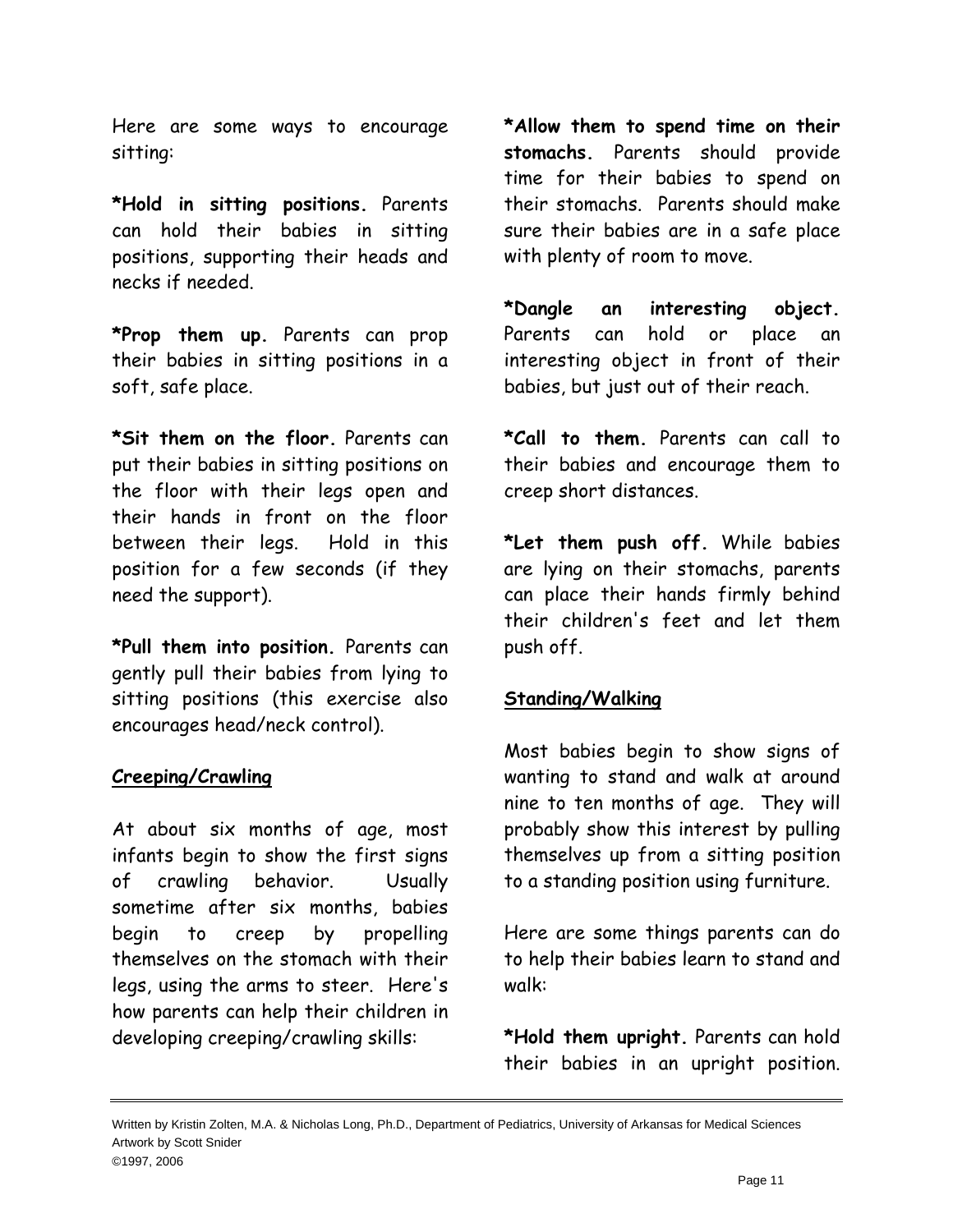Parents can then let them bear some weight on their feet. Parents can then "walk" them while supporting their weight.

**\*Use a walker or jumper.** Parents can put their babies in a walker or hanging jumper (don't leave them alone, however).

**\*Use sturdy furniture.** Parents can let their babies pull themselves up to a standing position using sturdy furniture that is easy to grasp.

**\*Assist in balancing.** Parents can encourage their babies to take steps while holding onto an adult's hands for balance, not support.

**\*Let them bounce.** Parents can let their babies stand on their laps and bounce.

**\*Hold onto fingers.** Parents can let their babies hold onto an adult's fingers. The adult can then lift their fingers, gently pulling them into a sitting position.

**\* Lift them.** Parents can lift their babies up onto all fours.

## **Fine Motor Development**

Fine motor skills will develop more quickly if parents give their babies plenty of opportunity to use their

hands to manipulate objects, touch, explore, and experiment. By six months of age, most babies begin reaching for objects both in and out of their reach. Eye/hand coordination as well as grasp are steadily improving.

Here are some ways parents can help their babies improve their fine motor skills:

**\*Stimulate grasp.** Parents can place objects into their babies' hands to stimulate grasp. Then gently pull.

**\*Practice reaching.** Parents can provide ample opportunity for their babies to reach for and grasp interesting objects. Some examples are stuffed animals, rattles, blocks, and busy boards.

**\*Practice handing.** Parents can hand objects to their babies, then encourage them to hand them back.

**\*Provide finger foods.** When children begin eating solids, parents can provide plenty of finger-food at mealtimes so their babies can feed themselves.

#### **Social Development**

By six months of age, most babies are rapidly becoming more and more involved in social interaction. Babies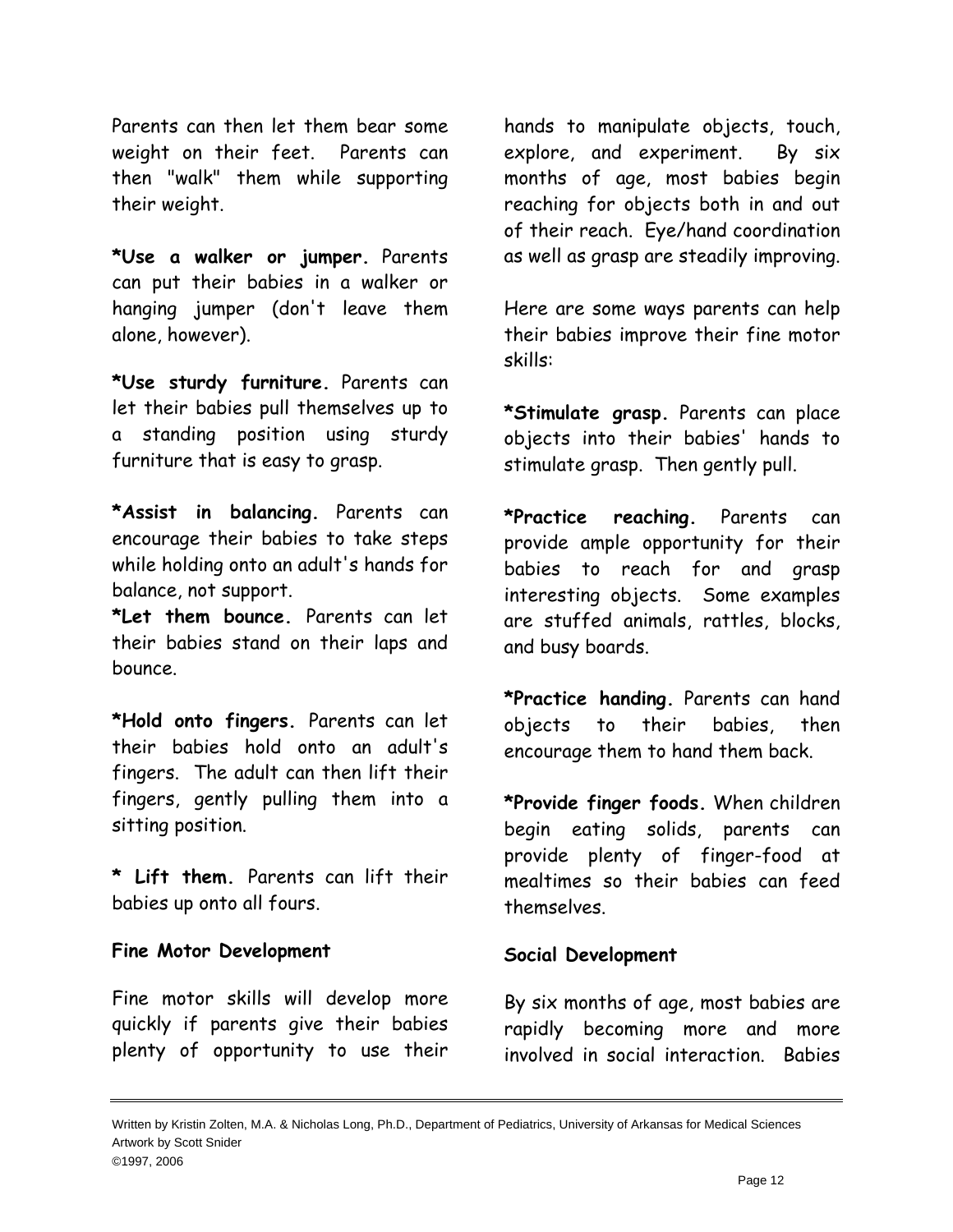this age begin to show much more interest in the people around them. This is a perfect time for parents to encourage socialization since most babies have not yet developed stranger anxiety. There are many things parents can do to encourage socialization:

**\*Expose to different ages.** Parents can expose their children to a variety of people of different ages, from babies to elderly people.

**\*Play social games.** Parents can play social games such as pat-a-cake and peek-a-boo with their babies.

**\*Look at reflections.** Parents can show their babies their reflections in a mirror (make sure it is a safe, metal baby mirror and not a glass one).

**\*Laugh with them.** Parents can giggle, squeal and laugh with their babies.

**\*Tickle them.** Parents can gently tickle their babies.

**\*Be positive.** Parents should set a good example. They should approach situations with optimism to teach their children to be positive.

**\*Show approval.** Parents can reinforce their babies' social behaviors by showing approval.

**\*Expose them to new situations.**  Parents should expose their babies to a variety of social situations.

# **Intellectual/Language Development**

From the age of six months on, babies will begin more and more to understand language. They will first understand names, then single words, and finally simple sentences. Babies will understand spoken language much earlier than they will be able to speak it.

It is also during this time that babies will begin to develop simple problem solving skills. Here's how parents can help stimulate language and intellectual skills:

**\*Talk to them.** Parents should talk to their babies often.

**\*Imitate them.** Parents should repeat the sounds their babies make.

**\*Carry on conversations.** Parents can carry on conversations with their babies. They should pause to give their babies a chance to reply.